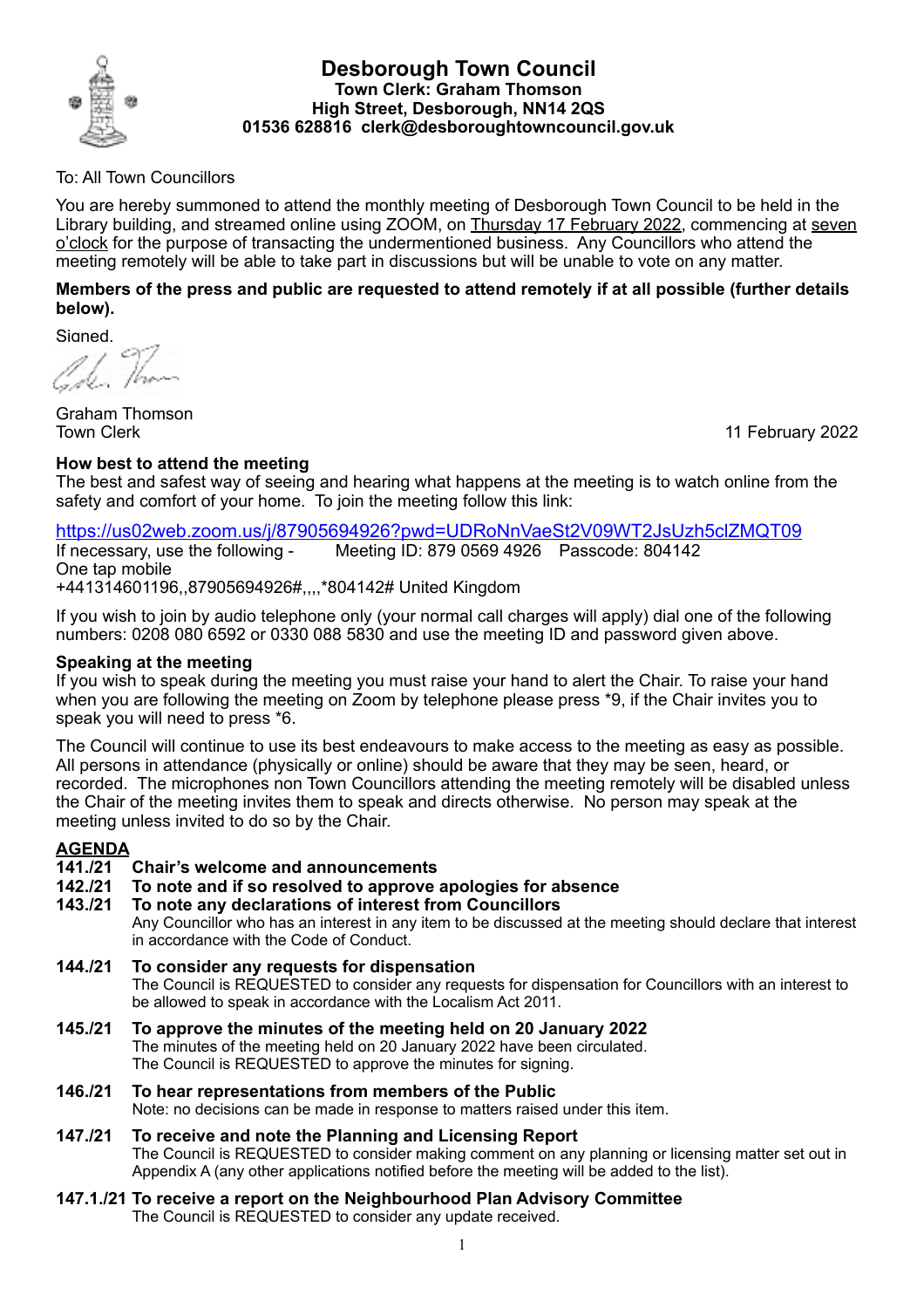#### **147.2./21 To receive a grant in relation to an asset mapping project**

Northants CALC was awarded a grant from the UK Government of £281,625 under the UK Community Renewal Fund for a project looking at the devolution of assets and services from principal councils to parish and town councils. The grant is to provide capacity building training, and asset mapping, together with staffing and software at Northants CALC. This project offers an opportunity to undertake local research on the assets (land and property) and services currently owned and provided by North Northamptonshire Council (and West Northamptonshire Council).

Northants CALC in turn is asking town and parish councils to actively engage in the Asset Mapping Project until the end of March (details here [www.northantscalc.com/amp\)](http://www.northantscalc.com/amp) in return for a share of the grant to assist councils to defray the cost of facilitating the project locally (although the grant may be used however the council wishes in connection with the project).

Northants CALC is dispersing approximately one third of the total grant to participating town and parish councils. The other two thirds is supporting project officer time, consultant time, and a new Association Management System. The grant is not intended to represent an hourly rate, or a total project cost, it is simply to assist councils to defray the cost of facilitating the working group and the grant may be used however the council wishes in connection with the project. A grant of £992.45 has been allocated to Desborough Town Council.

The Council is REQUESTED to consider accepting the grant, and if so resolved to delegate the asset mapping task to the Neighbourhood Plan Advisory Committee.

#### **148./21 To consider any update on the North Northamptonshire Council's proposals in relation to the Lawrence Factory Site**

The Council is REQUESTED to consider any update received.

#### **149./21 To receive any reports on:**

#### **149.1./21 CCTV Installation and Upgrade**

As Councillors will know, the expansion of the CCTV system has been planned for some time and over that time has evolved. The current situation (at the time of writing) is that the four old cameras have been replaced and new cameras (with required columns and associated works) installed at most of the new locations. Six cameras are now fully operational with the remainder waiting for the contractor or subcontractor to complete matters.

The Council has been informed that the cameras which are fully operational now are:-

- Station Road / Havelock Street
- High Street / Station Road
- High Street / Dunkirk Avenue
- Dunkirk Avenue Recreation Ground adjacent to the Bowls Club
- Leisure Centre at The Grange (two cameras)

The Council has been informed that the cameras which are not yet fully operational are:-

- Lower Street near the War Memorial gardens (bespoke column being made: target installation date late March 2022)
- Chaplins Lane (Dunkirk Avenue Recreation Ground, in the north-west corner) (awaiting installation of columns at the same time as Lower Street)
- Braybrooke Road, opposite Hilltop Avenue (awaiting electricity supply)
- Braybrooke Road / Straight Furlong (awaiting electricity supply)
- B576 / Harborough Road (Grange estate roundabout) (awaiting electricity supply)
- B576 opposite Lower Street (awaiting adjacent camera to go live)

Much has been said about the changes over time with this project and it must be understood that the project did indeed change over the course of time at the Town Council's requests. At no point in the process did the Borough Council / Unitary Council agreed to the volunteer monitoring of any cameras (the data belongs to that Council and it must comply with relevant data protection rules). Although some Police officers were initially accepting of the idea of local volunteer monitoring in the Desborough station it is understood that this position changed early in the process and is not now the case.

An initial scoping exercise in 2019 estimated the costs of monitoring to be approximately £8,736 per year which would have to be funded by the Town Council. As requested by and reported to the Council, negotiations took place with a view to reducing the costs and an agreement reached that the replaced and new cameras would be entirely the responsibility of the Borough/Unitary Council (for installation, ownership, ongoing maintenance, and liability) and would be monitored by its control centre at no cost to the Town Council. It was clarified between the parties and approved by the Town Council that KBC (as it then was) had given the go ahead as long as the Town Council was aware that they were contributing for the upgrade to the cameras as part of the main KBC CCTV system and the overall ownership of the system will still remain with KBC.

The Council has been advised that since January, the new/replaced cameras have been used in the evenings when dark in relation to identified trouble makers which would not have been able to with the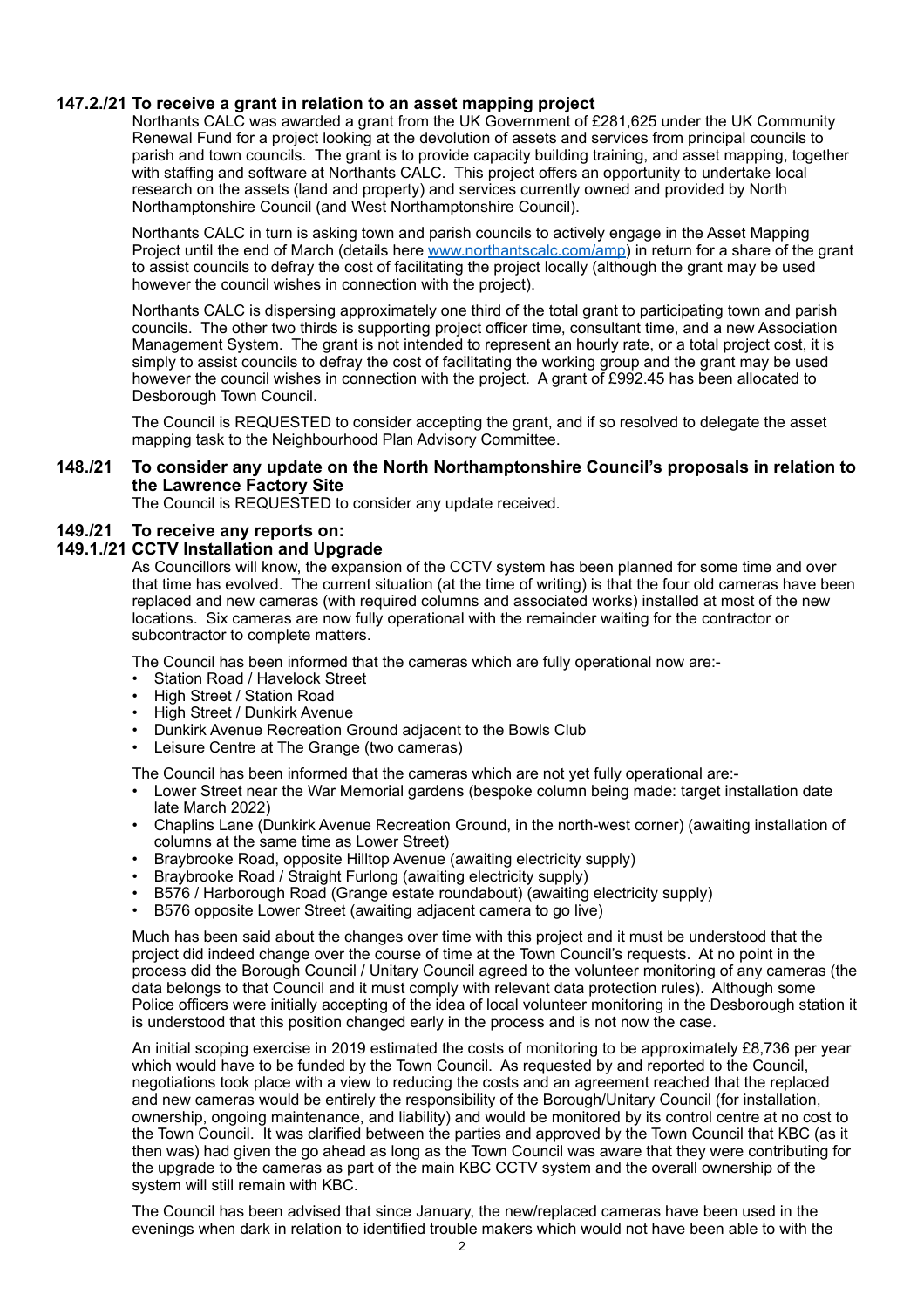previous cameras. Other notable uses have been to monitor a highly intoxicated male at the request of the police; assisting with the investigation into a break-in Station Road at the time; and looking for a vehicle involved in a robbery.

Following the Council's earmarking of funds for a potential further extension of the system, initial informal approaches have been made to the North Northamptonshire Council to investigate crime hotspots and the practicality of siting of cameras at the Rushton entrance to the town.

The Council is REQUESTED to note the report.

## **149.2./21 Proposed one-way system and parking restrictions Gladstone Street / Nichols Street**

The Council will recall that the formal consultation was carried out by the Highways Authority (HA) before Christmas. Of the very few responses received there were objections. The responsible office at the HA and the engineers looked at the objections to consider ways of resolving them in order to address the residents' concerns. It was hoped that one could be resolved with a small alteration to the parking restrictions, which should allow the resident to park their vehicle outside their property, but still maintain the required visibility in the area. Another issue may be resolved with some additional road markings to direct approaching traffic away from the side that they have blind access from.

However, the most difficult one to resolve was the objection raised to the proposed parking restricting opposite the Nichols Street Junction. Under the proposal any vehicle travelling from Nichols Street will have to turn right into Gladstone Street to exit the system. This is not a problem for a regular sized vehicle but the highways design section is concerned that a larger vehicle such as a refuse lorry or fire appliance will only be able to make this manoeuvre if there are parking restrictions opposite the junction as indicated within the red box indicated on the drawing below. The design team have used a programme to track the path of a larger vehicle turning right out of Nichols Street which indicates that the area outside No 48 / 50 needs to be kept clear however these programmes are notoriously generous in the room they give a vehicle to manoeuvre and in reality this can often be made in a far more reduced turning circle.

The HA proposed to arrange for a trial with a larger vehicle to make the right turn movement (shown in yellow on the plan at Annexe 1) to see if a vehicle on site can physically make this manoeuvre when cars are parked opposite. This will allow them to consider if the restrictions are required at all on this side or at least if they could be partially reduced in length. Any update will be provided at the meeting.

The Council is REQUESTED to note the situation.

#### **149.3./21 Welcome Back Fund**

The Council is REQUESTED to consider any update received.

#### **149.4./21 A possible street market for Desborough**

The Council is REQUESTED to consider any update received.

#### **149.5./21 Other projects**

**150./21 To consider the town's preparations to mark the Queen's Platinum Jubilee** The Council is REQUESTED to consider any update received.

#### **151./21 Finance matters**

#### **151.1./21 To approve the finance report**

The Council is RECOMMENDED to note the information and approve the report (Appendix B).

**151.2./21 To consider and if so resolved to approve accounts for payment and note payments made** The report set out at Appendix C details those invoices and payments for payment, those authorised in accordance with the scheme of delegation, and those where payment is by continuous authority. Details in the report may be updated before the meeting as information is received. The Council is RECOMMENDED to approve payments.

 $\_$  ,  $\_$  ,  $\_$  ,  $\_$  ,  $\_$  ,  $\_$  ,  $\_$  ,  $\_$  ,  $\_$  ,  $\_$  ,  $\_$  ,  $\_$  ,  $\_$  ,  $\_$  ,  $\_$  ,  $\_$  ,  $\_$  ,  $\_$  ,  $\_$  ,  $\_$  ,  $\_$  ,  $\_$  ,  $\_$  ,  $\_$  ,  $\_$  ,  $\_$  ,  $\_$  ,  $\_$  ,  $\_$  ,  $\_$  ,  $\_$  ,  $\_$  ,  $\_$  ,  $\_$  ,  $\_$  ,  $\_$  ,  $\_$  ,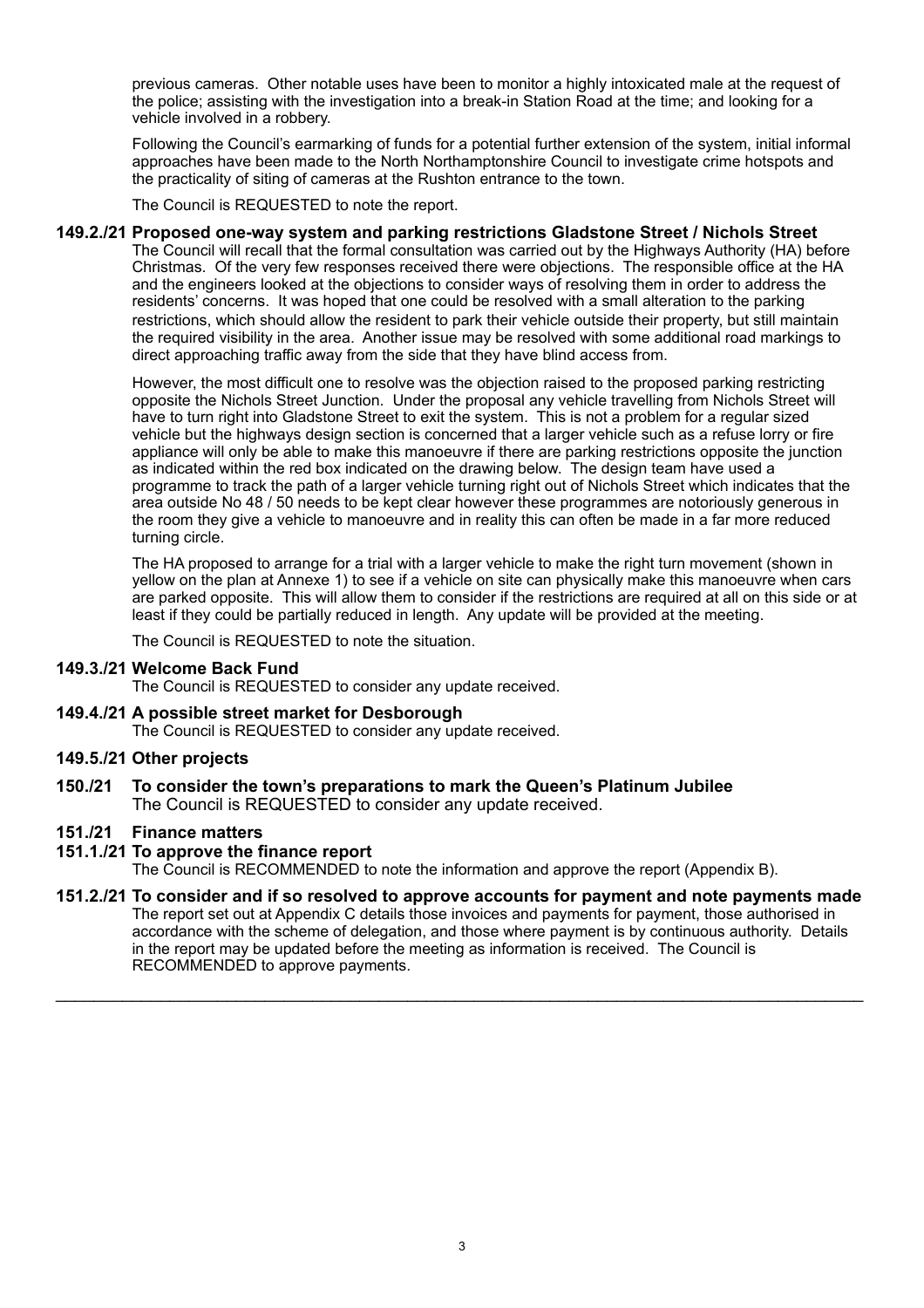## **Desborough Town Council 17 February 2022**

## **The Planning and Licensing Report**

Click the underlined text to go to details of the application on the Planning Portal of North Northamptonshire Council (link is outside the Town Council's control).

## [NK/2022/0026](https://www.kettering.gov.uk/planningApplication/131580)

Location: 36 Breakleys Road, Desborough Proposed development: Single storey rear extension

## [NK/2022/0037](https://www.kettering.gov.uk/planningApplication/131582)

Location: Judges Bridge SPC3/38, Pipewell Road, Desborough Proposed development: Alteration to bridge parapets to enable line electrification

## [NK/2021/0967](https://www.kettering.gov.uk/planningApplication/131574)

Location: Magnetic Park (land at), Cockerel Rise / Harborough Road, Desborough Proposed development: Erection of a new foodstore (Use Class E) and associated new access, parking, servicing, drainage, landscaping and highway works

## [NK/2022/0027](https://www.kettering.gov.uk/planningApplication/131602)

Location: 13 Wilton Close, Desborough Proposed development: First floor front extension and single storey side extension to garage, alterations to single storey rear roof to include roof lantern

## [NK/2022/0030](https://www.kettering.gov.uk/planningApplication/131603)

Location: Builders Yard, Pipewell Road, Desborough Proposed development: Siting of 23 no. storage containers and replacement boundary treatment

## [NK/2022/0077](https://www.kettering.gov.uk/planningApplication/131634)

Location: 76A Rushton Road, Desborough Proposed development: Detached garage and workshop over with cladding and rooflights

## [NK/2022/0091](https://www.kettering.gov.uk/planningApplication/131622)

Location: Unit 1 17B, 17-19 Station Road, Desborough Proposed development: Conversion of offices and store to one bedroom apartment with cycle store and amenity area

 $\_$  , and the set of the set of the set of the set of the set of the set of the set of the set of the set of the set of the set of the set of the set of the set of the set of the set of the set of the set of the set of th

## **Desborough Town Council 17 February 2022**

#### **Finance Report**

| <b>Monthly Bank Reconciliation</b> |                            | 31/01/2022  |
|------------------------------------|----------------------------|-------------|
| <b>Unity Trust Bank Current</b>    |                            | £16,439.93  |
| <b>Unity Trust Bank Saver</b>      |                            | £100.01     |
| CCLA Public Sector Deposit Fund    | Dividend reinvested £20.65 | £270,550.65 |
| <b>Reconciled Balance</b>          |                            | £287,090.59 |

# **Desborough Town Council 17 February 2022**

#### **Accounts for payment**

Items will be added or adjusted as information is received.

|     | <b>Power</b> | Supplier                                 | <b>Description</b>                        | Reason                                          | <b>VAT</b> | <b>Total</b> |
|-----|--------------|------------------------------------------|-------------------------------------------|-------------------------------------------------|------------|--------------|
| I+. |              | Desborough Library<br>and Community Hub  | <b>Town Council</b><br>Office             | Office Rent (February)                          | £0.00      | £666.66      |
|     | l+ 14        | <b>LGSS Pensions and</b><br>Mr G Thomson | Salaries & all<br><b>Employment Costs</b> | HMRC, pension and salary<br>payments (February) | £0.00      | £2,971.53    |

#### \_\_\_\_\_\_\_\_\_\_\_\_\_\_\_\_\_\_\_\_\_\_\_\_\_\_\_\_\_\_\_\_\_\_\_\_\_\_\_\_\_\_\_\_\_\_\_\_\_\_\_\_\_\_\_\_\_\_\_\_\_\_\_\_\_\_\_\_\_\_\_\_\_\_\_\_\_\_\_\_\_\_\_\_\_ **Appendix C**

**Appendix B**